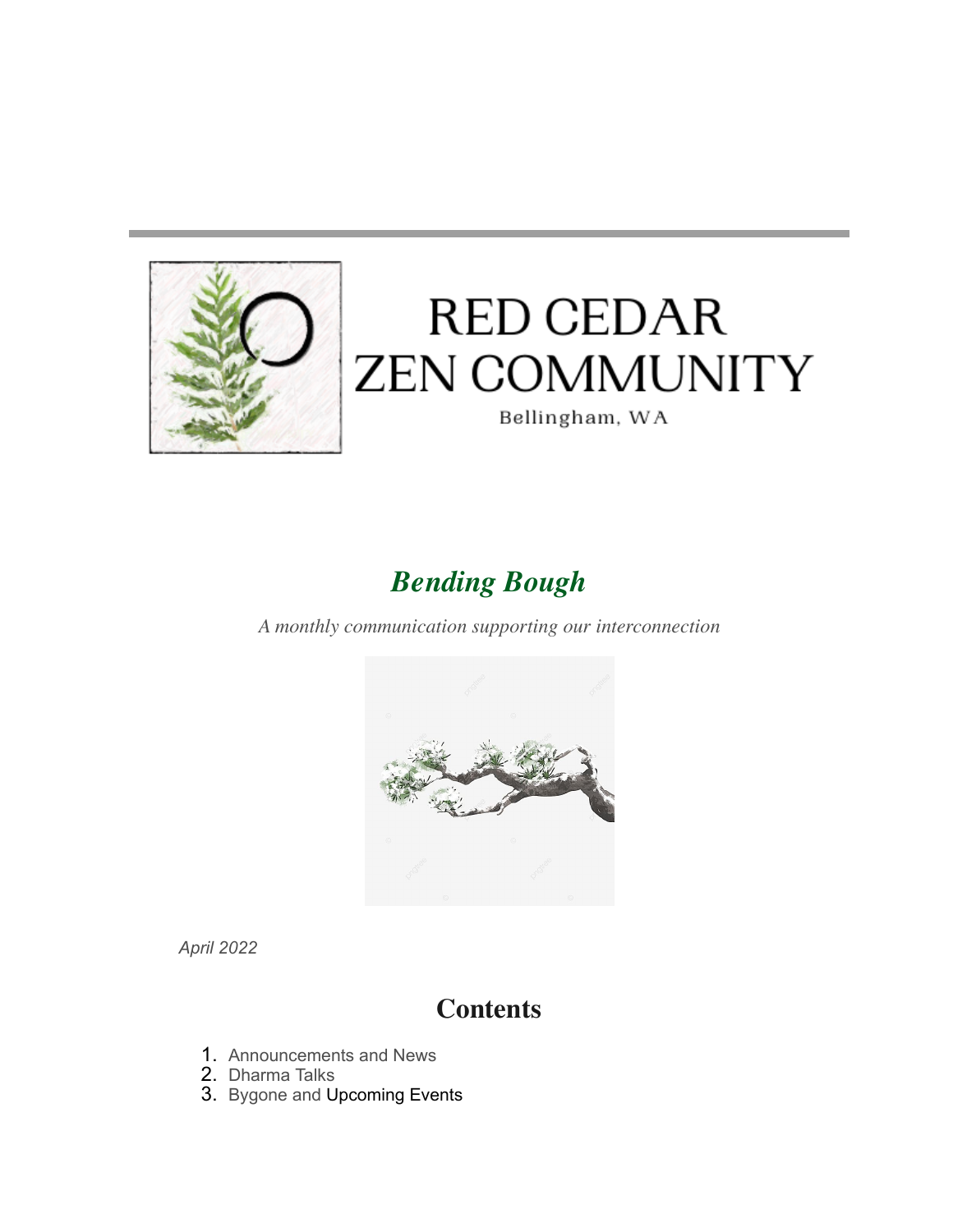#### **Announcements and News**

**Annual Meeting, Sunday April 24th at 7pm on Zoom -** The Red Cedar Zen Community board warmly invites all sangha members to our annual board/sangha meeting, to hear reports of work accomplished, and to plan the next year. This year saw a very successful fund drive, and a very challenging property search process, so we have much to share and discuss, and your viewpoints and participation are greatly appreciated and welcomed

The agenda for the meeting will include,

- Affirmation of the current boards' willingness to serve another year term
- Brief review of the past year
- Year-end budget report (including capital campaign results)
- Report from SCORE followed by sangha discussion (breakout rooms) on how/if to re-calibrate our search criteria

To RSVP you may sign in at the [event listing for the meeting here.](https://www.redcedarzen.org/EmailTracker/LinkTracker.ashx?linkAndRecipientCode=SZUPo06xYyeOzy9DAZjLcF11xll6dkbiBV1mlhaYmbWj8w4vTNu3FlJeWcgfIvTfj1YoezeJ%2b4h2Z8ClJvjDWelMisCzmGW3o5aTMJTV51c%3d) Or just show up! We look forward to your input to help us set the path forward for Red Cedar Zen Community.

#### **Precepts Study Group has begun**

**-** Last month, fifteen dharma students began a study and exploration of the sixteen bodhisattva precepts in our annual Precepts Study Group. Some may be go on to accept the precepts of Jukai in the fall, each sewing a rakusu with our sewing instructor Chris Burkhart. Others are there to study these core aspects of our practice and contribute to the richness of group cohort study. We wish everyone peace, insight, and mutual support in this annual exploration of fundamental commitments upon which our practice resides.

| 東東 精一之道 孝 常子                                                         |  |
|----------------------------------------------------------------------|--|
| 特德舞                                                                  |  |
| 键存槽前细点 車臺 医在麻                                                        |  |
| 使伊东坡建立 通用地图片化的名                                                      |  |
| 美美国家 上一 人 人 人 生 出 原 出<br>NEW YORK OF BUILDING<br><b>And Terminal</b> |  |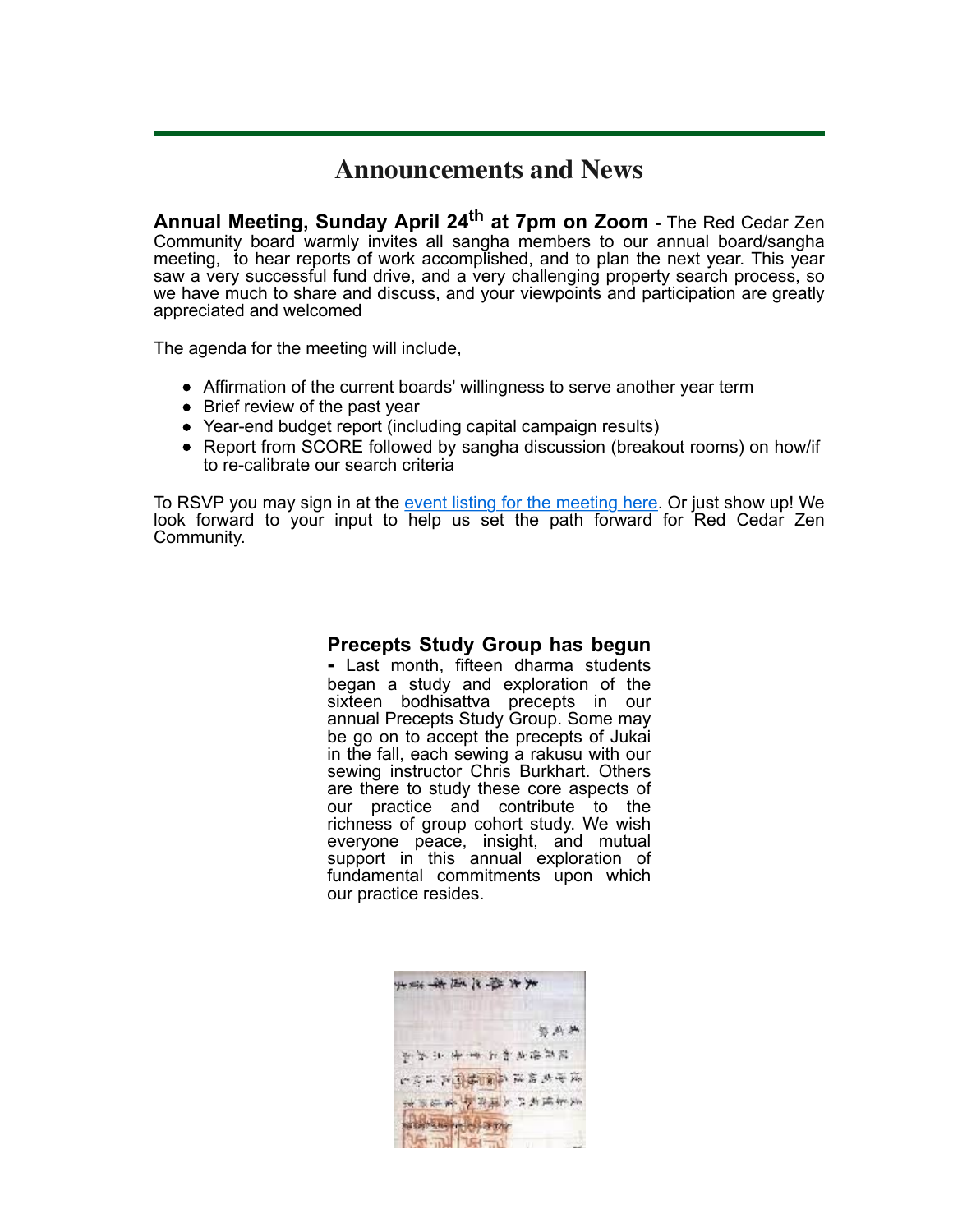

**Revised Covid Policy -** The Health and Safety committee has slightly revised our in-person Covid policy as follows:

- Masking is optional
- Proof of vaccination required (fully vaccinated, for our definition, remains two vaccinations and one booster).
- Handwashing and social distancing guidelines remain in effect
- If you are feeling unwell, please stay home.

**Seeking Assistant Treasurer** - RCZC is looking for a volunteer to become assistant treasurer. Duties include learning about Red Cedar finances, joining the finance committee to help plan the budget and advise the board when needed and over time, prepare to take on the job of treasurer. If interested, contact John Wiley (360 296-1677, [johnmw47@gmail.com\)](mailto:johnmw47@gmail.com) for more information.



*"The Way is perfect, like vast space where nothing is lacking and nothing is in excess. Indeed, it is due to our choosing to accept or reject that we do not see the true nature of things. Live neither in the entanglements of outer things, nor in inner feelings of emptiness."*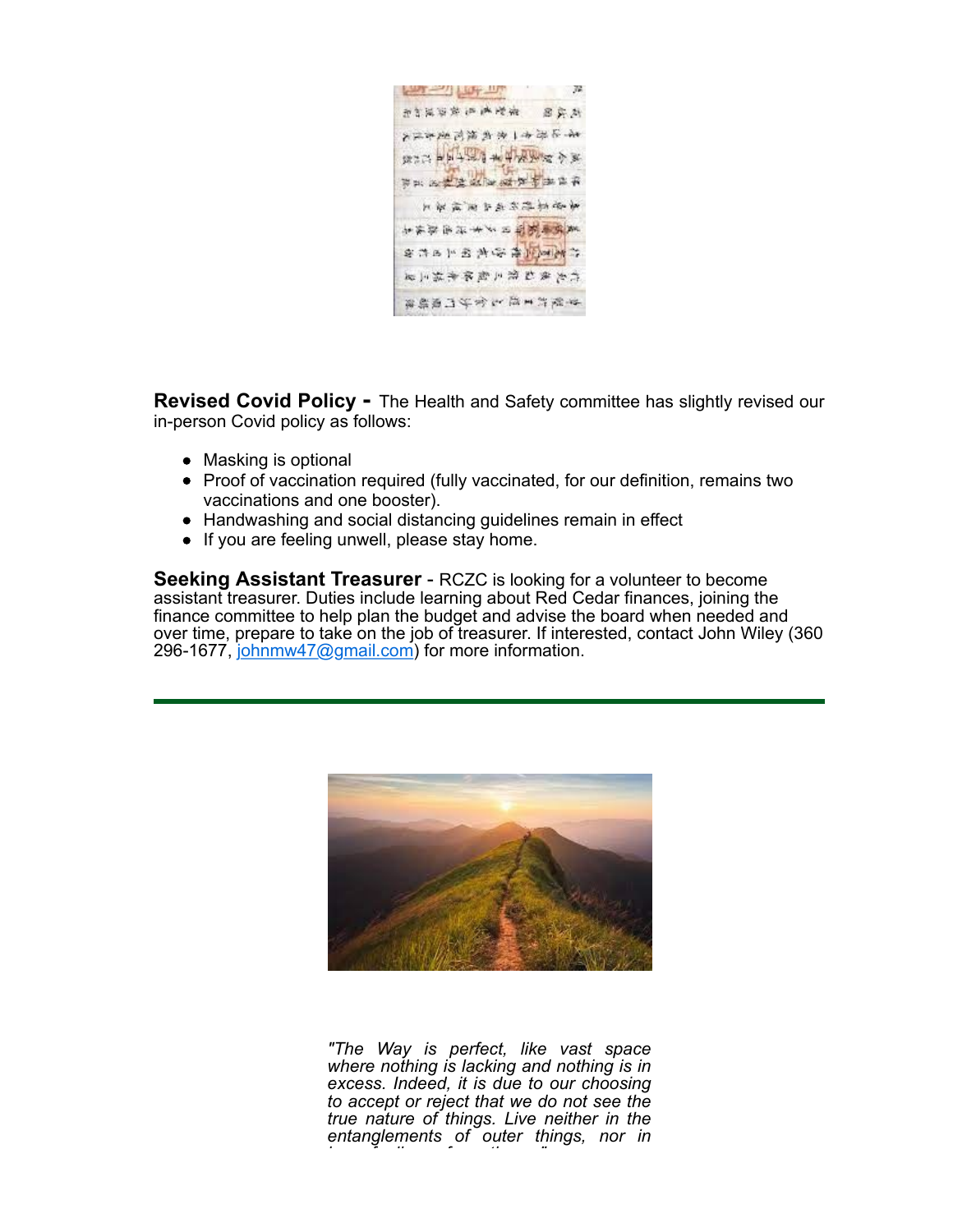*inner feelings of emptiness."*

*~ Seng Ts'an* Hsin Hsin Ming

### **Dharma Talks**

#### **Featured Dharma Talk**

Kathie Fischer, who assisted us all as a visiting teacher during our recent practice period, returned at the March  $27<sup>th</sup>$  Zen Alive event to offer a wonderful talk on Prajna Paramita, the Perfection of Wisdom, and the last Paramita on the list.

In her talk, Kathie Fischer said,

*"…Human suffering, which is what we are grappling with here, results in us being confined and isolated in our identity, our own identity and others. So understanding the connection between our fixed notion of language, in which we think it describes reality, as it is, understanding the connection between that and human suffering, is really the focus for the prajna paramita. We have so many examples in our teaching of these frameworks of language, this narrative which traps us, we have so many examples of that narrative being blown apart. The one that I'm thinking of a lot these days is most eloquently spoken for me in Sojun Mel Weitsman's words. He was talking about the self. He said, 'Everyone feels like they are the center of the universe. Everyone feels like that. And it's true. Everyone is the center of the universe, all at the same time.'…"*

To listen to a recording of the full talk you may [go here](https://www.redcedarzen.org/EmailTracker/LinkTracker.ashx?linkAndRecipientCode=nETRQN90oYMqrNOnHi2nQYNc3XTAa4pkRAygLsJpNMmeeMO5BEJJYG9Udzk3Q%2fmnys2QSvzmN9Ab7PQN4%2fnz8n2zYUeAURZouHOKSlb4CoM%3d).

*"Be serene in the oneness of things, and such erroneous views will disappear by themselves. When you try to stop activity to achieve passivity, your very effort fills you with activity. As long as you remain in one extreme or the other, you will never know Oneness."*

*~ Seng Ts'an* Hsin Hsin Ming

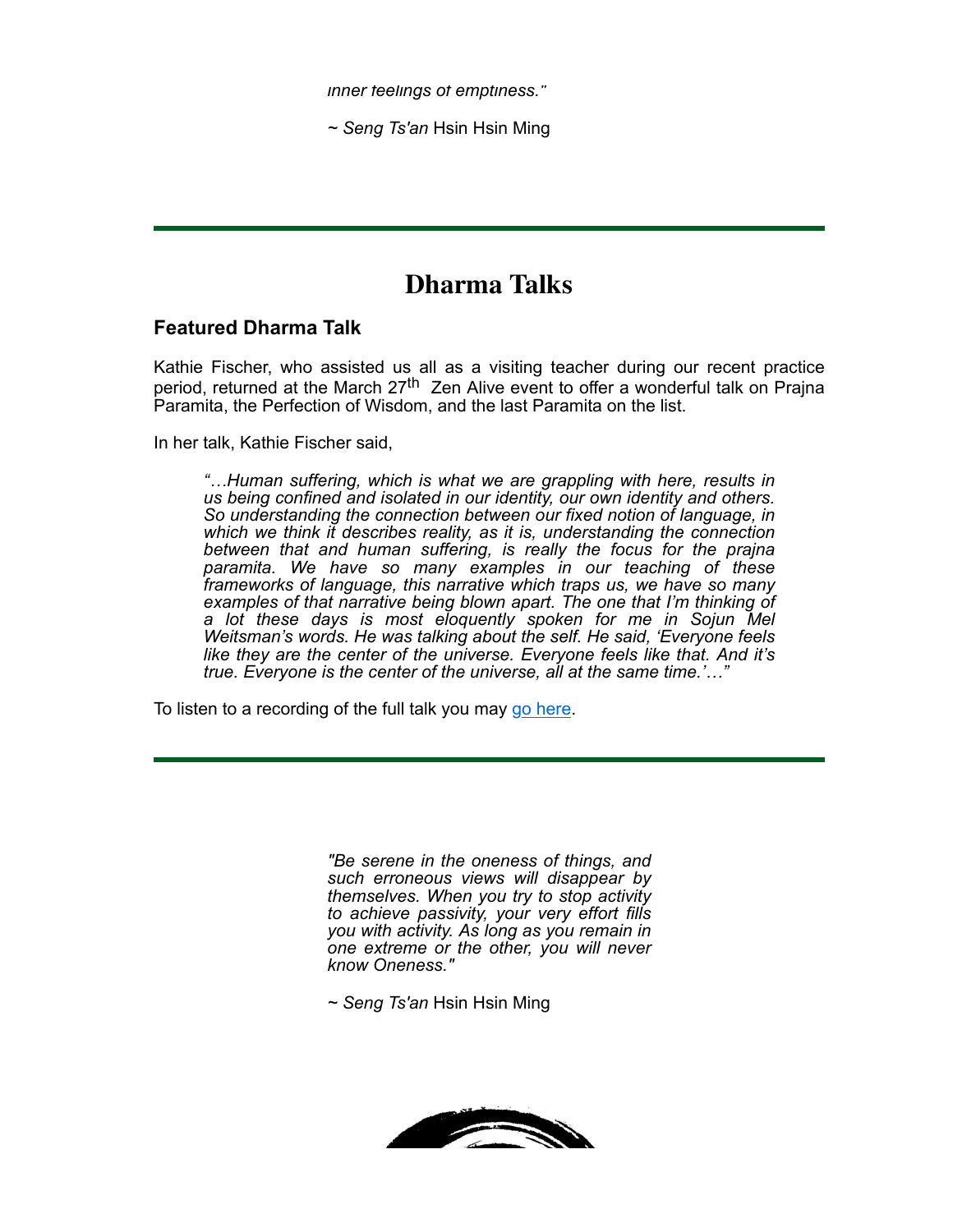



**Saturday Morning Sitting** - Saturday morning in-person (and Zoom) practice has resumed at the Bellingham Unitarian Fellowship space, weekly from 7am to 8:30am.

**New One Day Retreats, beginning April 23rd -** A new monthly series of easy one-day retreats begins, the fourth Saturday of each month (except June due to the Samish retreat). These are great opportunities to re-establish practice with the sangha in a convenient 10am-to-4pm schedule, or to experience a simple introduction to the [peacefulness and centering of a retreat setting for the first time. You may sign up for](https://www.redcedarzen.org/EmailTracker/LinkTracker.ashx?linkAndRecipientCode=vLnC0uFVGSGEMDO9SSgZfMrDcNGXEnqkxji%2bEaVBHvKdmK7euCMk6oBr0Y%2bv%2b%2fgyNb5DTf81jdEiYQZ53k4OxX1WVouQkjhE87CtJWW7dGw%3d) the next of these retreats, on April 23<sup>rd</sup> here.

> **Mount Eire Circum ambulation, Saturday April 9th -**

Eighteen people attended this annual celebration of